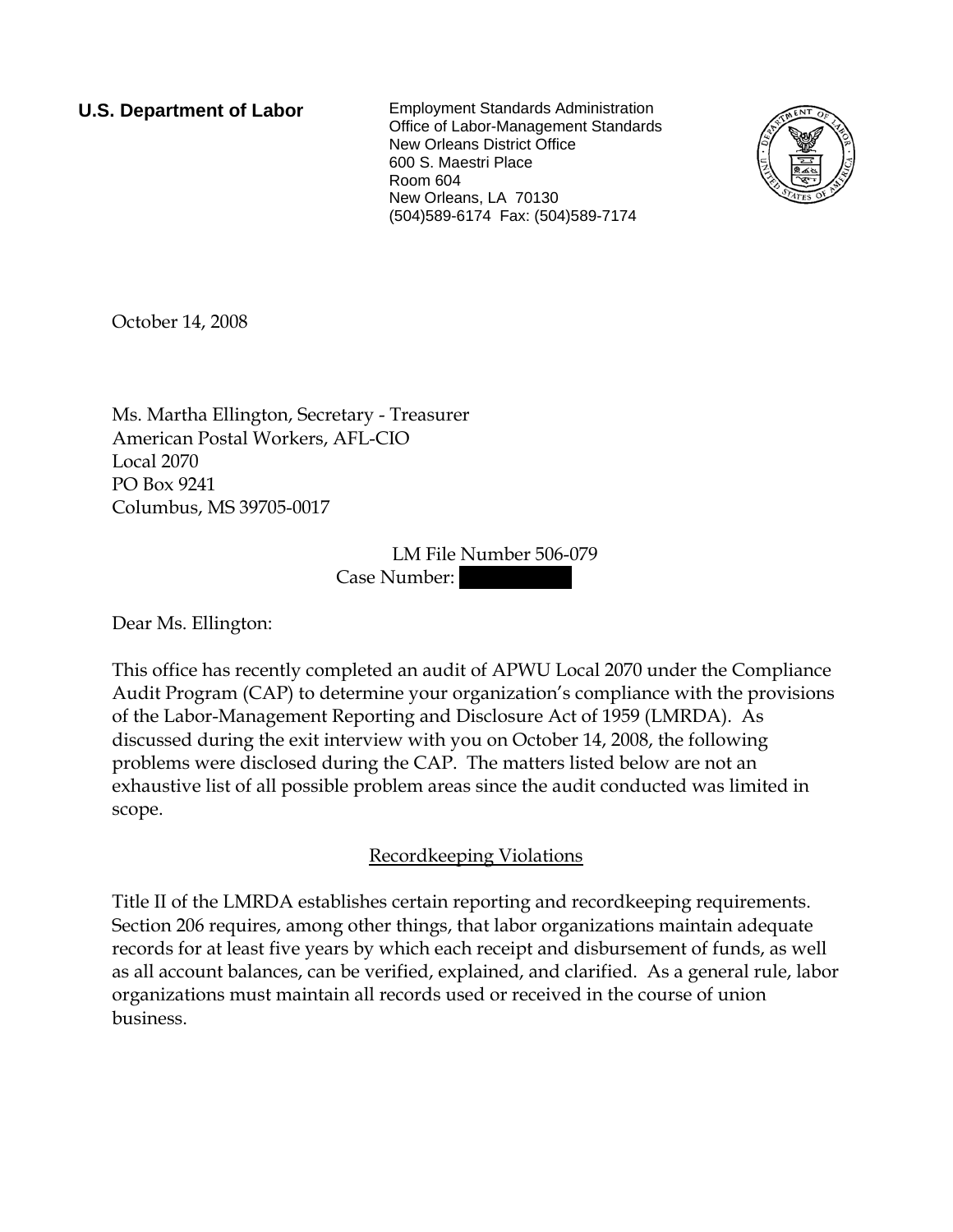Ms. Martha Ellington October 14, 2008 Page 2 of 6

For disbursements, this includes not only original bills, invoices, receipts, vouchers, and applicable resolutions, but also documentation showing the nature of the union business requiring the disbursement, the goods or services received, and the identity of the recipient(s) of the goods or services. In most instances, this documentation requirement can be satisfied with a sufficiently descriptive expense receipt or invoice. If an expense receipt is not sufficiently descriptive, a union officer or employee should write a note on it providing the additional information. For money it receives, the labor organization must keep at least one record showing the date, amount, purpose, and source of that money. The labor organization must also retain bank records for all accounts.

The audit of Local 2070's 2007 records revealed the following recordkeeping violations:

1. Disposition of Property

Local 2070 did not maintain an inventory list of other property it purchased, a portable building and a laptop computer. The union must report the value of any union property on hand at the beginning and end of each year in Item 29 (Fixed Assets) and Item 30 (Other Assets) of the LM-3. The union must retain an inventory or similar record of property on hand to verify, clarify, and explain the information that must be reported in Items 29 and 30.

2. Failure to Record Receipts and Disbursements

Local 2070 did not record in its receipts records interest received on certificates of deposit nor dividends received on mutual funds/stocks totaling at least \$834. Local 2070 did not record in its disbursement records dividends reinvested to purchase additional stock. For example, Local 2070 began 2007 with 618.478 shares of stock with an investment firm. During 2007 the local received \$754.58 which was used to purchase an additional 22.954 shares of stock. Local 2070 had limited records of their investments, three CDs with one bank, two CDs with another bank, and stock in a mutual fund an investment firm. Union receipts records must include an adequate identification of all money the union receives. The records should show the date and amount received, and the source of the receipts. Union disbursement records must include documentation showing the nature of the union business requiring the disbursement, the goods or services received, and the identity of the recipient(s) of the goods or services.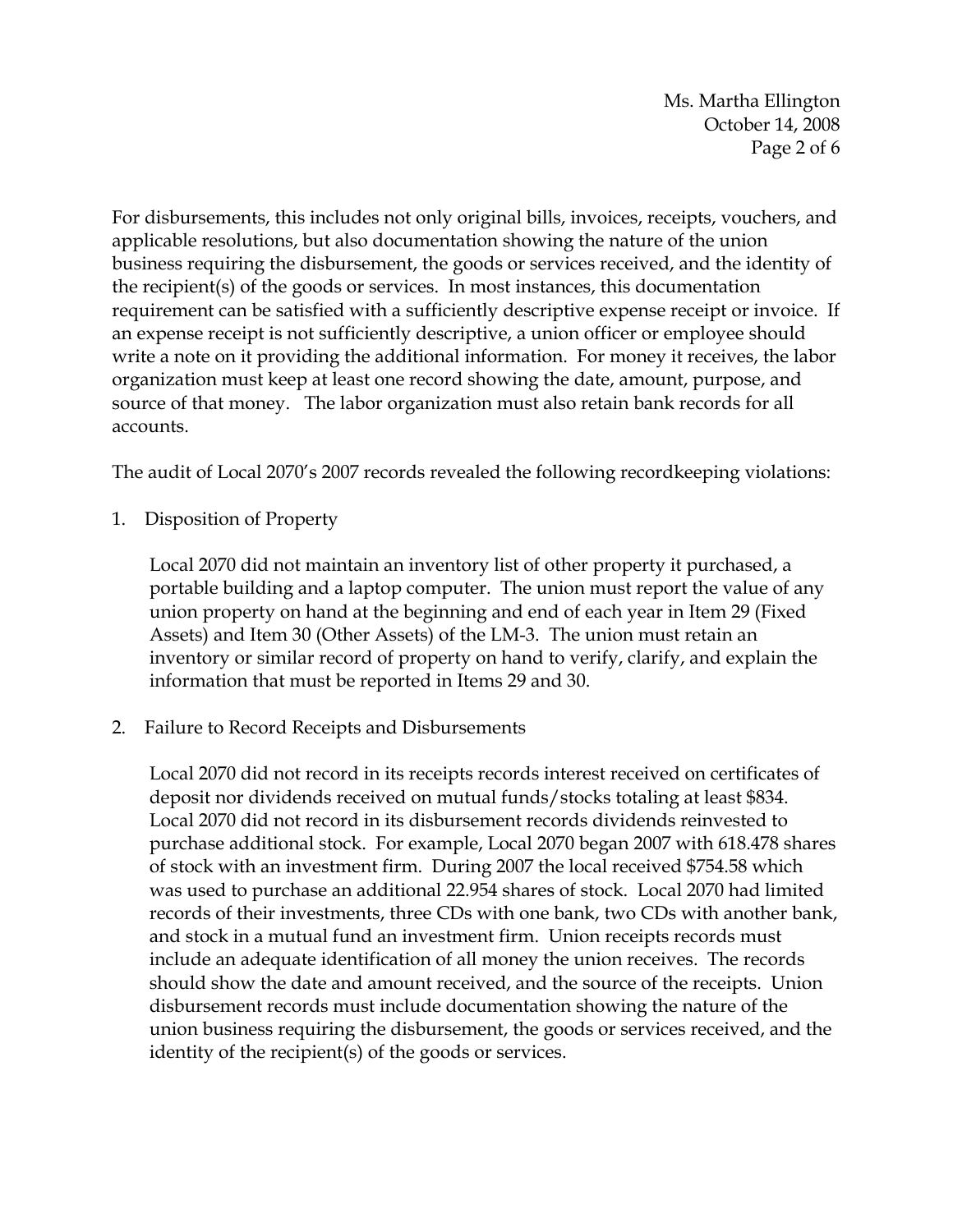Ms. Martha Ellington October 14, 2008 Page 3 of 6

Based on your assurance that Local 2070 will retain adequate documentation in the future, OLMS will take no further enforcement action at this time regarding the above violations.

## Reporting Violations

The audit disclosed a violation of LMRDA Section 201(b), which requires labor organizations to file annual financial reports accurately disclosing their financial condition and operations. The Labor Organization Annual Report (Form LM-3) filed by Local 2070 for fiscal year ending December 31, 2007, was deficient in the following areas:

1. Certificates of Deposit Not Included as Cash, Item 25

Local 2070 did not include the value of five certificates of deposit as cash in Statement A (Assets and Liabilities). For LM reporting purposes, OLMS considers a certificate of deposit to be cash. The purchase of a certificate of deposit is a transfer of cash from one account to another and, therefore, the local should not include these transactions as receipts or disbursements. However, the interest earned would be reported as a receipt.

2. Investments Not Reported at Book Value

LM-3 instructions for Statement A, Item 28 (Investments) require that the local enter in Columns A and B, respectively, the total value at the start and end of the reporting period of all investments other than U.S. Treasury Securities. The book value of these investments is the lower of cost or market value. Local 2070 has continued to report their investment as \$10,000 for several years. However, each year dividends have been received and reinvested to purchase additional stock. Dividends received in 2007 alone increased the book value \$754.54.

3. Receipts of Interest and Dividends Not Reported

LM-3 instructions for Statement B, Item 41 (Interest and Dividends) require that the local enter the total amount of interest and dividends received by your organization from savings accounts, bonds, mortgages, loans, investments, and all other sources. Local 2070 did not report \$754.54 dividends received in 2007. Local 2070 also did not report \$80.32 interest received on a certificate of deposit which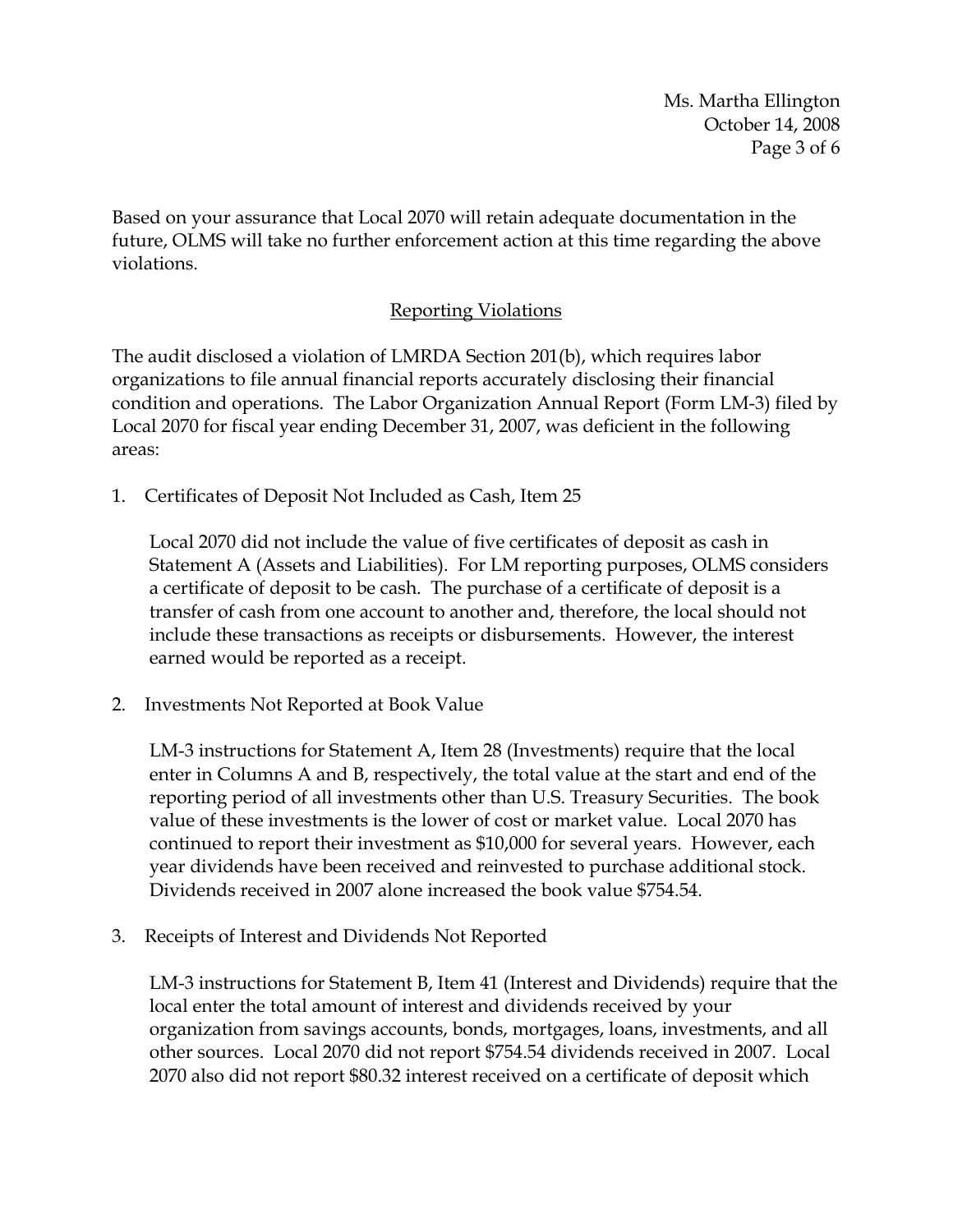Ms. Martha Ellington October 14, 2008 Page 4 of 6

matured on January 30, 2007.

## 4. Purchase of Investments Not Reported

LM-3 instructions for Statement B, Item 52 (Purchase of Investments & Fixed Assets) require that the local enter the total disbursements for all investments and fixed assets purchased by your organization. Receipts and disbursements by an agent on behalf of your organization are considered receipts and disbursements of your organization and must be reported in the same detail as other receipts and disbursements. Local 2070 did not report the \$754.54 received as dividends and disbursed through your mutual fund on your behalf to purchase additional stock.

The purpose of Statement B is to report the flow of cash in and out of your organization during the reporting year. Stocks should be reported in Item 28 and are not included in cash in Item 25 as certificates of deposit are. Dividends received on investments reported in Item 28 should be reported in Item 41 (Interest & Dividends). When dividends received on investments reported in Item 28 are reinvested/rolled back into the fund, those funds should be reported as a receipt in Item 41, a disbursement in Item 52 (Purchase of Investments & Fixed Assets), and should also be added to the book value of the investments reported in Item 28 (Investments).

Local 2070 must file an amended Form LM-3 for fiscal year ending December 31, 2007, to correct the deficient items discussed above. I provided you with a blank form and instructions, and advised you that the reporting forms and instructions are available on the OLMS website (www.dol.gov/esa/olms). The amended Form LM-3 should be submitted to this office at the above address as soon as possible, but not later than November 14, 2008. Before filing, review the report thoroughly to be sure it is complete, accurate and signed properly with two original signatures.

## Other Violation

The audit disclosed the following other violation:

Inadequate Bonding

The audit revealed a violation of LMRDA Section 502 (Bonding), which requires that union officers and employees be bonded for no less than 10 percent of the total